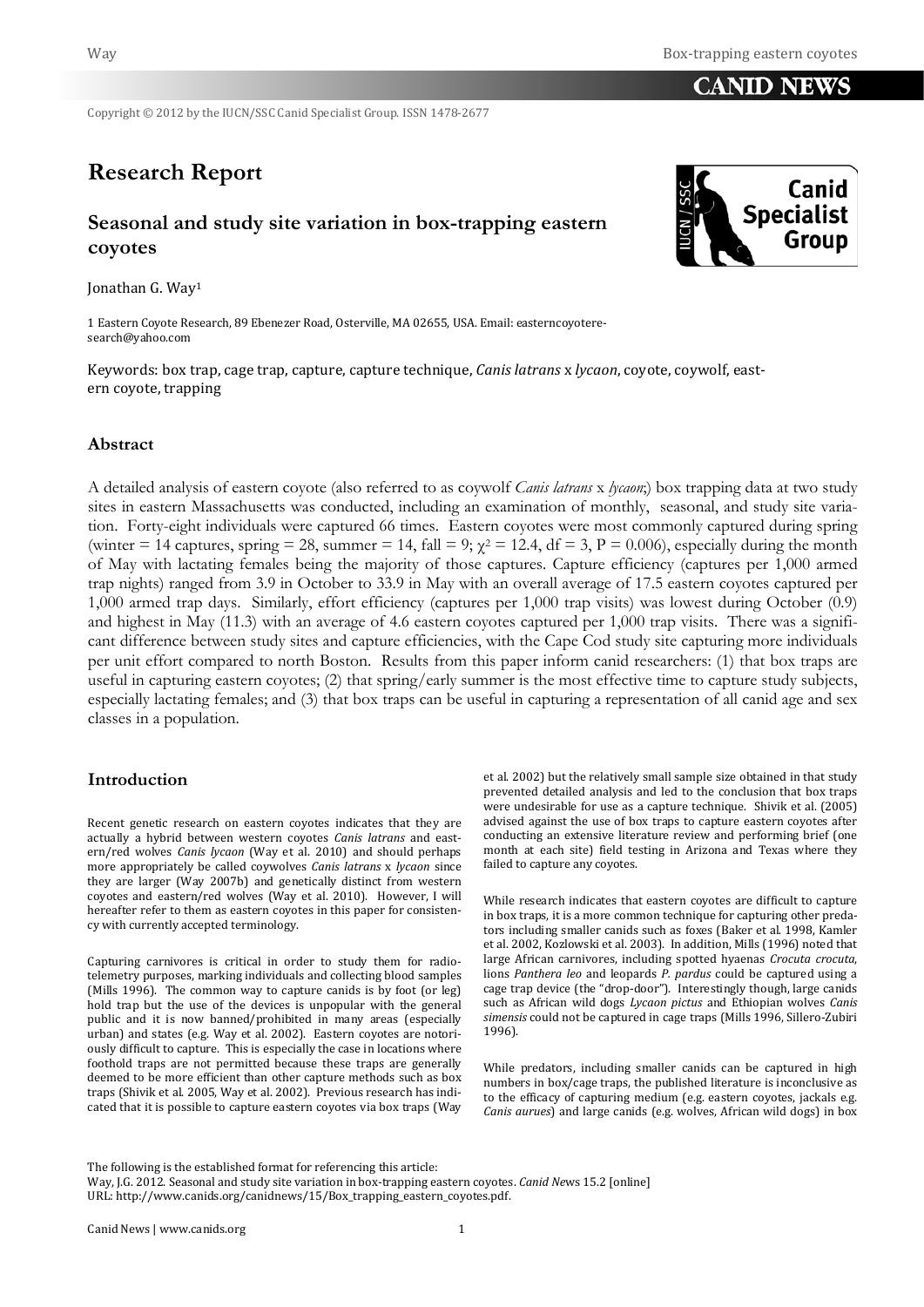traps. Therefore, in this paper I report on study site variation and in the seasonality of capture success using a larger, statistically significant sample size of captured animals than previous studies (i.e. Shivik et al. 2005, Way et al. 2002) to address the question: "Is box trapping a useful capture device for conducting behavioural studies of a mediumsized wild canid?" I will consider it an acceptable capture technique if eastern coyotes can be captured in numbers comparable to other trapping methods (e.g. foothold traps), and representing all age/sex classes of the populations under study.

#### **Methods**

This research was part of a larger study documenting eastern coyote ecology in two urbanised areas of eastern Massachusetts (Way et al. 2001, 2004; Way and Eatough 2006). The first site was within Barnstable County, Cape Cod, southeastern Massachusetts (approximately 250km2), with the town of Barnstable (155.5km2) as the core study site (Way et al. 2001, 2002, 2004). Research took place between March 1998 and December 2008 with Animal Care protocols approved from both the University of Connecticut Storrs (1998-2000) and Boston College (2001-2008), and with subsequent permits from Mass Wildlife.

Estimated human density in the town of Barnstable was 290/km2, whereas the entire Barnstable County had an average density of 203/km2 (U.S. Census Bureau, 2000 estimates). The second study area occurred in the bordering towns/cities on the north edge of Boston, Massachusetts (hereafter "north Boston"; Way and Eatough 2006), centring around Everett (4,345 people/km2), Malden (4,291 people/km2), and Revere (3,089 people/km2; U. S. Census Bureau, 2000 estimates), as well as the towns/cities immediately bordering those cities (including Saugus, Melrose, and East Boston).

Box traps (Tomahawk Live Trap Co., Tomahawk, WI; Tomahawk models 610B [152.4cm x 50.8cm x 66.0cm] and 610C [182.9cm x 50.8cm x 66.0cm]) were used to capture eastern coyotes with the methodology described in detail by Way et al. (2002). Traps were bedded (i.e. the metal bottom covered with dirt, leaves, and/or pine cones) in a wooded area ca. 5km from other traps in attempts to capture members of different packs. Typically 5-6 traps were deployed at any one time and they were usually wired open for 2–3 months to condition eastern coyotes (as well as other animals) to the traps. Bait consisted of supermarket meat scraps (mainly cow parts, as well as chicken scraps) and occasionally road-killed animals (mainly grey squirrels *Sciurus carolinensis*). When bait was regularly taken from the back of the trap (i.e. behind the pan) we then armed traps for capture. Traps were checked twice daily (at or close to dawn and dusk) when armed for capture and typically 2–3 times per week when wired open (i.e. conditioning period) and could not capture an animal. Only eastern coyotes were individually identified because they were given a radiotag (i.e. implant or collar); thus, all non-coyote captures reported herein are number of captures of a particular species.

Because of the use of bait (meat scraps), many animals were attracted to the traps especially during critical periods of the year (e.g. pupraising or winter) when food resources are typically in limited supplies (winter) or when animals need extra food (pup-raising). However, I believe that the food reward associated with being trapped compensated for the animal's welfare because it supplemented its natural diet. Conversely, many studies of canids employ foothold traps and when animals (including non-targets) are captured in these devices they are not rewarded with food while held captive and often suffer higher injury rates than when captured in box traps (see Way et al. 2002).

We immediately released non-coyote captures except for raccoons *Procyon lotor* which were occasionally (excluding very cold or hot days and usually only for repeat captures at a particular site) left in traps during dawn checks and released at dusk (<24h in traps) in an attempt to negatively condition them to the traps. All eastern coyotes were immobilised and classified as juveniles (born in April [Way et al. 2001] – their first fall), yearlings (full-sized pups in their first winter up through the summer of their second year), and adults (>1.5 years). Yearlings were young eastern coyotes (i.e. little tooth wear, still located on their natal range) and were classified separately to provide a third category between young pups and older adults (Way et al. 2001, 2004).

As defined in Way et al. (2002), a "capture" was an instance in which an animal was trapped and held until the next trap check. A "trap day" was defined as one trap being in the field for one 24hr period. "Trapping effort" was the number of times trap sites were visited by researchers (e.g. pre-baiting before trap was deployed in an area, baiting wired open traps, checking traps twice/day when set). "Capture efficiency" was defined as captures/1,000 set (armed) trap nights and "effort efficiency" as captures/1,000 trapping efforts.

To examine possible variation in coyote captures between months, seasons (Winter = December–February; Spring = March–May; Summer = June–August; Fall/Autumn = September–November), and study sites, a chi-square goodness of fit test (Microsoft Excel, Microsoft Corporation, www.microsoft.com) was used to detect differences in capture rates (Way 2009). Similar to Way (2009), to avoid the effect of differences in trapping effort and number of days traps were set for capture in a given month (i.e. highest effort during May and lowest in September; Figure 1), the average of each month's and season's efficiency values (capture and effort) was used and not the overall efficiency value (i.e. all captures divided by all trap nights/efforts then divided by 12), which is biased to high and low months. The data from the two study sites were pooled to calculate capture and effort efficiency values and separated when comparing between sites. Significance was set at P<0.05.

When comparing captures across seasons, it is acknowledged that movements, vulnerability, and/or numbers of individuals in the different age-sex groups are not constant throughout the calendar year – i.e. pups are born in early spring, unavailable in early summer (because they are not travelling and likely will not enter a box trap unless placed near a den site), more vulnerable (i.e. less wary than adults) to capture but have small home ranges in late summer and early fall, and use much larger ranges and traverse the entire family territory in the late-fall and winter. Therefore total captures are pooled across months and seasons with the acknowledgement that populations fluctuate throughout the year. However, the goal of this paper is to analyse a statistically robust data set to determine the seasonality of capture to better determine when box traps are most effective at capturing eastern coyotes. Therefore, the recognised biases of differential vulnerability and population fluctuations are less important for the purpose of this paper than the overall output – i.e. how many were captured and when?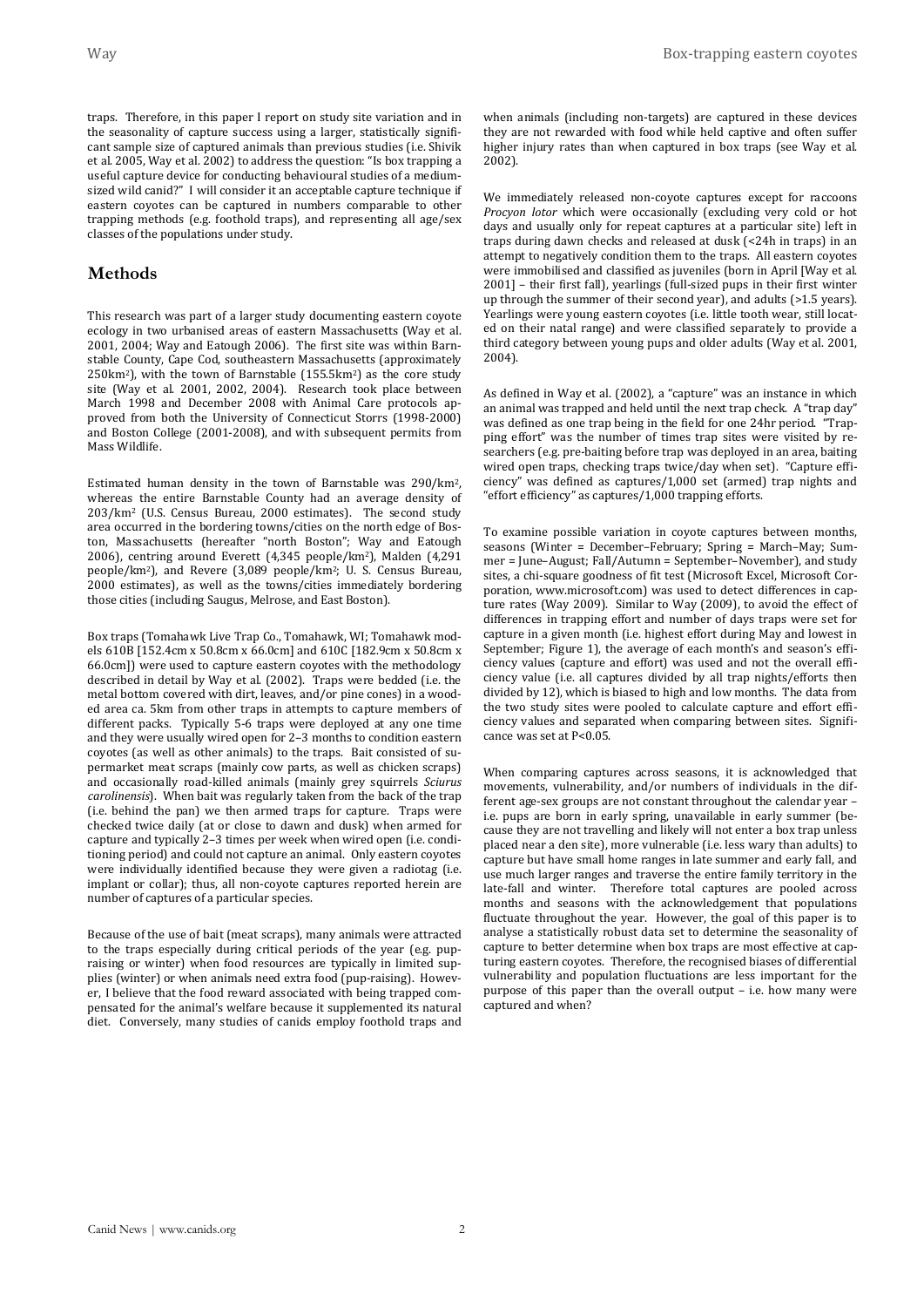

Figure 1. Combined eastern coyote captures per month in box traps on Cape Cod (1998-2008) and north Boston (2002-2005), Massachusetts, compared to effort and armed trap nights.

#### **Results**

Traps were in the field for 19,014 trap days (TD; Cape Cod = 11,066; north Boston = 7,948); of those, 13,922 (Cape Cod = 7,966; north Boston = 5,956) involved days when traps were physically wired open and  $3,713$  (Cape Cod = 2,324; north Boston = 1389) TD occurred when traps were armed for capture. Trapping effort was 14,193 trap visits (Cape Cod = 8,916; north Boston = 5,277). Nine hundred and thirty one animals of 21 different species (Table 1) were captured in 1,077 sprung traps (Cape Cod = 719; north Boston = 351), including 66 eastern coyotes. Traps were also sprung 194 times without a capture (i.e. nothing on Table 1). There were 12 multiple capture events (i.e. more than one animal captured in the same trap at once) in north Boston involving four pairs of red-tailed hawks *Buteo jamaicensis*, one pair of common starlings *Sturnus vulgaris*, one pair of raccoons, three trios of American crows *Corvus brachyrhynchos*, and one group of six crows captured at once. Additionally, two traps had multiple species in the same trap: two starlings and two house finches *Carpodacus mexicanus* in one capture and one starling, three finches, and one black-capped chickadee *Parus atricapillus* in another. There were 24 multiple capture events on Cape Cod involving 19 pairs of crows, one triple crow capture, three pairs of raccoons, and a triple raccoon capture (mother and two juveniles).

Forty-eight individual eastern coyotes (26M, 22F), consisting of 11 juveniles (7M, 4F), 12 yearlings (8M, 4F), and 27 adults (12M, 15F), were captured 66 times in box traps; eight individuals were captured twice (seven adults [2M, 5F], and one male was captured once as a yearling and once as an adult), two adults (1M, 1F) were captured three times, and two females were captured four times (one female first captured as a yearling then three times as an adult, the other as an adult for all four captures). There was no difference between the number of male and female captures during the study ( $χ² = 0.33$ , df = 1, P = 0.564). However, more females ( $n = 18$ ; three yearlings, 15 adults) were captured than males  $(n = 8$ ; three pups, two vearlings, two adults) during May/June when eastern coyotes were raising pups  $(\chi^2 = 3.846, df = 1, P = 0.0499)$ . Fifteen of those 18 females (83.3%, all adults) were lactating during May/June captures.

Eastern coyotes were most commonly captured during spring (winter = 14 captures, spring = 28, summer = 14, fall = 9;  $\chi^2$ =12.4, df = 3, P = 0.006), especially during the month of May with lactating females being the majority of those captures (of 18 total captures [4M, 14F], 12 of 14 females were lactating) (Figure 1). Capture efficiency ranged from 3.88 in October to 33.90 in May with an overall average of 17.51 captured per 1,000 armed TD (Table 2). Capture efficiency values were significantly different between months ( $\chi^2$  = 43.45, df = 11, P < 0.0001) and approached significance between seasons ( $\chi^2$  = 7.23, df = 3,  $P = 0.065$ ) with a peak in springtime captures and lows during summer and fall (Figure 1). Similarly, effort efficiency was lowest during October (0.93) and highest in May (11.26) with an average of 4.58 eastern coyotes captured per 1,000 trap visits (Table 2). The difference for effort efficiency values between months ( $\chi^2$  = 19.15, df = 11, P = 0.058) approached significance but not for season ( $\chi^2$  = 1.58, df  $= 3, P = 0.66$ .

Fifty-seven coyote captures occurred on Cape Cod, while nine were caught in north Boston. There was a significant difference between study sites and capture efficiencies (Cape Cod = 24.5 captures/1,000 armed TD; north Boston = 5.76;  $\chi^2$  = 11.61, df = 1, P = 0.00066) while the difference between effort efficiency values and study sites (Cape Cod = 6.39 captures/1,000 efforts; north Boston = 1.52;  $\chi^2$  = 3.00, df = 1,  $P = 0.08$ ) approached significance.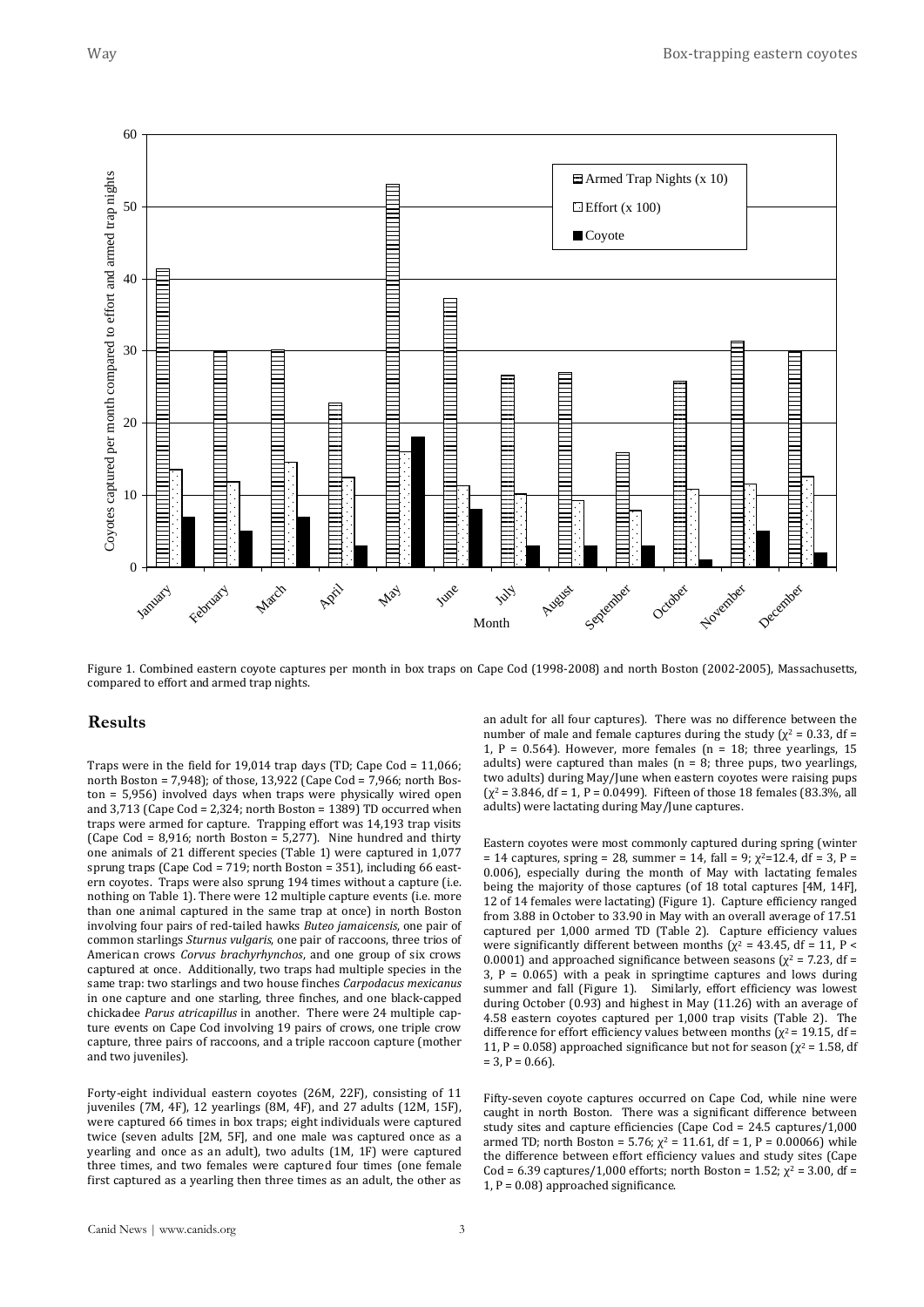| Common Name            | Species Name                      | Cape Cod     | N. Boston | Total |
|------------------------|-----------------------------------|--------------|-----------|-------|
| Raccoon                | Procyon lotor                     | 187          | 125       | 312   |
| Nothing                | (trap fired/shut, nothing inside) | 130          | 64        | 194   |
| American crow          | Corvus brachyrhynchos             | 136          | 15        | 151   |
| Virginia opossum       | Didelphis virginiana              | 83           | 41        | 124   |
| Striped skunk          | Mephitis mephitis                 | 46           | 40        | 86    |
| Eastern coyote         | Canis latrans x lycaon            | 58           | 8         | 66    |
| Red-tailed hawk        | Buteo jamaicensis                 | 27           | 26        | 53    |
| Domestic cat           |                                   | 26           | 16        | 42    |
| Domestic dog           |                                   | 30           | 2         | 32    |
| Fisher                 | Martes pennanti                   | 1            | 16        | 17    |
| Red fox                | Vulpes vulpes                     | 11           | 2         | 13    |
| Turkey vulture         | Cathartes aura                    | 4            | 4         | 8     |
| Muskrat                | Ondatra zibethicus                | $\mathbf{1}$ | 1         | 2     |
| Common starling        | Sturnus vulgaris                  |              | 6         | 6     |
| House finch            | Carpodacus mexicanus              |              | 5         | 5     |
| Northern harrier       | Circus cyaneus                    | 4            |           | 4     |
| Gull                   | Larus spp.                        | 4            |           | 4     |
| Grey squirrel          | Sciurus carolinensis              |              | 3         | 3     |
| Grey fox               | Urocyon cinereoargenteus          |              | 1         |       |
| Norway rat             | Rattus norvegicus                 |              |           |       |
| Black-capped chickadee | Parus atricapillus                |              | 1         |       |
| Blue jay               | Cyanocitta cristata               | 1            |           |       |

Table 1. Species captured by box traps on Cape Cod (1998-2008) and the north edge of Boston (2002-2005), Massachusetts, in descending order from most to least frequently captured animal.

Table 2. Eastern coyotes captured per month in box traps in eastern Massachusetts along with monthly capture efficiency (captures/1,000 set trap nights) and effort efficiency values (captures/1,000 trapping efforts).

|           | Days armed | Effort | Captures | Capture efficiency | Effort efficiency |
|-----------|------------|--------|----------|--------------------|-------------------|
| January   | 414        | 1356   | 7        | 16.9               | 5.2               |
| February  | 299        | 1184   | 6        | 20.0               | 5.1               |
| March     | 302        | 1459   | 7        | 23.2               | 4.8               |
| April     | 228        | 1244   | 3        | 13.2               | 2.4               |
| May       | 531        | 1598   | 18       | 33.9               | 11.3              |
| June      | 373        | 1132   | 8        | 21.4               | 7.1               |
| July      | 266        | 1015   | 3        | 11.3               | 3.0               |
| August    | 270        | 927    | 3        | 11.1               | 3.2               |
| September | 159        | 788    | 3        | 18.9               | 3.8               |
| October   | 258        | 1081   | 1        | 3.9                | 0.9               |
| November  | 314        | 1152   | 5        | 15.9               | 4.3               |
| December  | 299        | 1257   | 2        | 6.7                | 1.6               |
| Totals    | 3,713      | 14,193 | 66       | 17.5               | 4.6               |

# **Discussion**

Larger sample sizes in this study allowed for a more detailed analysis than Way et al.'s (2002) paper on box-trapping eastern coyotes. However, values from this study (capture efficiency = 17.51; effort efficien $cy = 4.58$ ) were similar compared to Way et al. (2002; capture efficiency = 20.0; effort efficiency = 6.5) which were similar to capture rates using foothold traps in other studies (see Way et al. 2002 for discussion). Most eastern coyotes in this study were captured in the spring (Table 2; Fig. 1). Lactating females (15 of 18 females captured during May/June vs. eight males [including three male pups]) were provisioning their offspring during that time of year and showed a marked increase in capture rate (Way et al. 2001; Table 2). In fact, even though effort and capture efficiency values were standardised (i.e. per 1,000 attempts) to give an unbiased estimate of capture success (i.e. increased effort in May due to increased capture success – Figure 1) per month and season, the highest value was still in the spring (specifically in May when females were weaning pups – Way et al. 2001). Although eastern coyotes can be captured year-round (Figure 1), future researchers might consider concentrating their efforts of

using box traps to capture canids during the pup-rearing period (April – June in our study area) especially with the noted success of capturing breeding adults during this time (Way et al. 2001).

Despite using the same techniques and the author tending to (Cape Cod) and/or directing (north Boston) trapping operations at both sites, there was a marked increase in capture success on Cape Cod. While effort was similar at both sites (i.e. 5–6 traps in the field at one time), capture and effort efficiency values were higher on Cape Cod. There are ≥3 possibilities for this difference: (1) north Boston animals were unusually wary compared to Cape Cod individuals and avoided the traps; (2) survival of radio-collared eastern coyotes in Boston (e.g. Way and Eatough 2006) was lower than on Cape Cod, some of whom were studied for years (Way and Strauss 2004, Way and Timm 2008). Possibly a more numerous and longer-lived population on Cape Cod increased trapping success; and (3) the individual humans involved affected trapping success as J. Way did the majority of the trapping on Cape Cod, but directed the north Boston research while two colleagues carried out the bulk of the actual field work. Shivik et al. (2005) predicted that eastern coyotes would be more likely to be captured in suburban areas in response to nuisance complaints and that it would